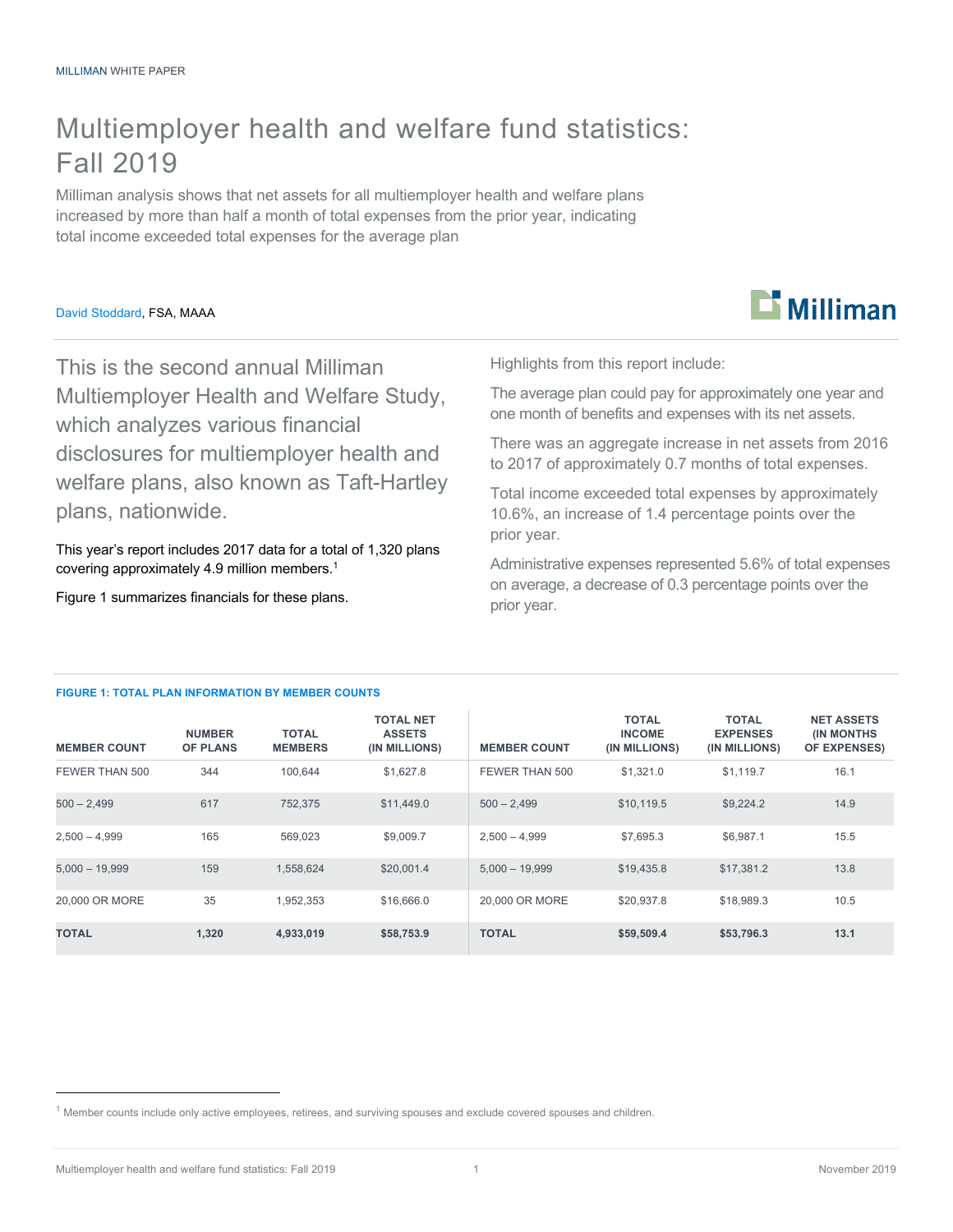## Fund capitalization statistics

Figure 2 groups plans by net assets (surplus) measured in terms of months of total expenses (that is, how many months of total expenses could be paid using only net assets). For example, if a plan's net assets at the end of a year are equal to its total expenses for the year, the Taft-Hartley plan would be able to continue paying benefits for 12 months if all contributions ceased and expenses remained unchanged from the prior year.

This year's study found there were 286 plans (21.7% of total plans) holding assets that were less than six months of total expenses as of the end of 2017, while 260 plans (19.7% of total plans) held assets that were more than 24 months of total expenses. Last year, 23.0% of plans held assets that were less than six months of total expenses, while 17.8% of total plans held assets that were more than 24 months of total expenses, meaning there was a decrease in the percentage of plans holding assets of less than six months of total expenses and a corresponding increase in the percentage of plans holding assets of more than 24 months of total expenses, which is consistent with our findings that both total income and net assets increased when compared to the prior year. The percentage of plans whose assets were between six and 24 months of total expenses remained relatively consistent, indicating an overall increase in fund capitalization.

#### **FIGURE 2: NUMBER OF PLANS BY NET ASSETS (SHOWN AS MONTHS OF TOTAL EXPENSES)**



Figure 3 groups plans by total income over total expenses, with each bar representing the average gain/(loss) by subgroup**.** Total income over total expenses reflects the excess/(shortage) of income versus expenses. For example, if total income is greater than total expenses, the plan is building surplus (increasing net assets). There were 350 plans (26.5% of total plans) that dipped into their net assets in 2017 (i.e., had a loss for the year), while 963 plans (73.0% of total plans) increased net assets (i.e., had a gain for the year), and seven plans that covered total expenses exactly for the year. This is a positive shift of approximately 3.0 percentage points from the prior year, when 29.4% of total plans had a loss for the year while 70.0% of total plans had a gain for the year.

#### **FIGURE 3: AVERAGE GAIN OR LOSS (SHOWN AS % OF TOTAL EXPENSES)**



### Per member statistics

Figure 4 shows the average total income per member and average total expenses per member by plan size, while Figure 5 shows the change from 2016 to 2017 in the average total income per member and average total expenses per member by plan size.



#### **FIGURE 4: AVERAGE TOTAL INCOME PER MEMBER AND AVERAGE TOTAL EXPENSES PER MEMBER**

Multiemployer health and welfare fund statistics: Fall 2019 2 2 November 2019 2 November 2019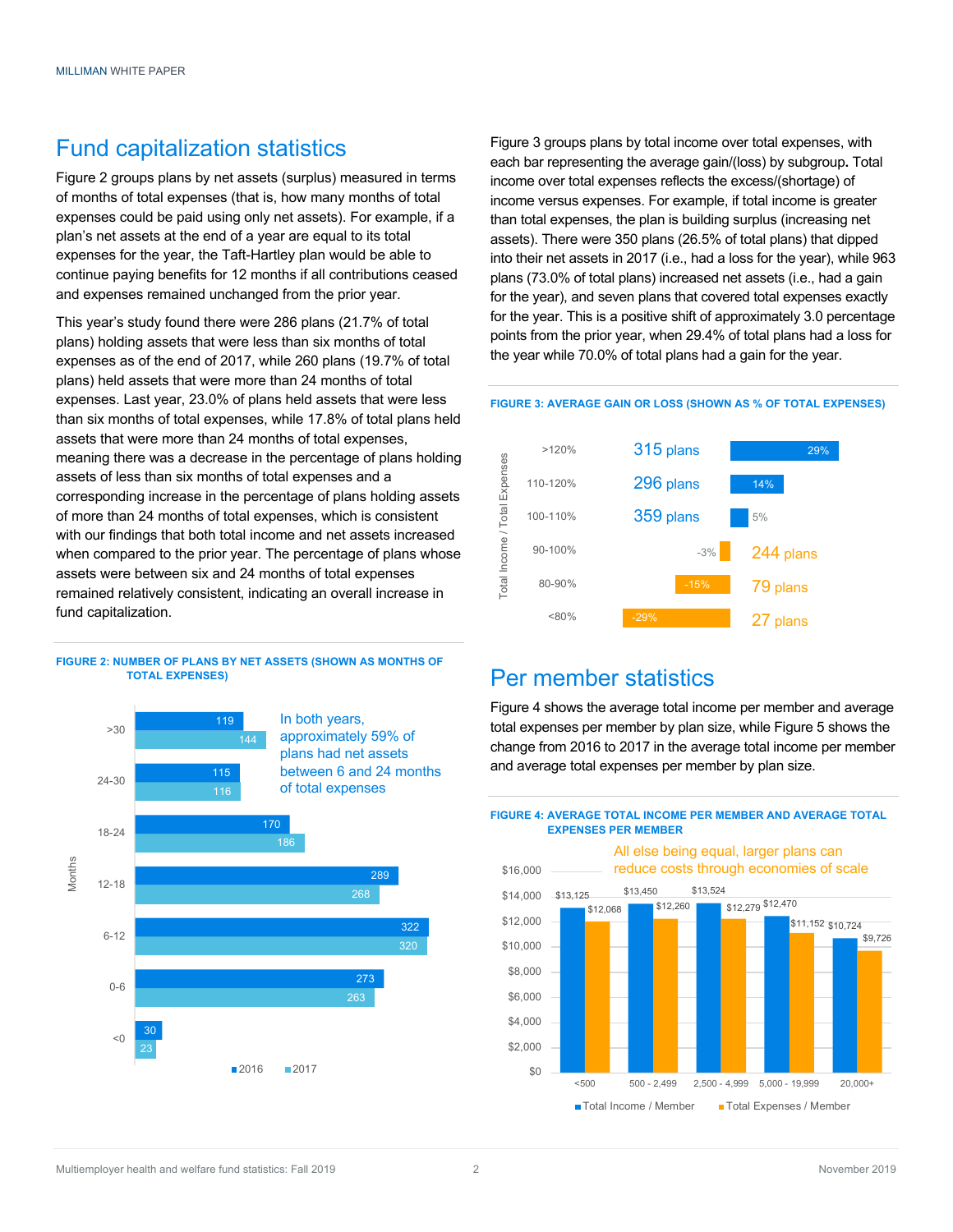

#### **FIGURE 5: AVERAGE CHANGE FROM 2016 TO 2017 IN TOTAL INCOME PER MEMBER AND AVERAGE TOTAL EXPENSES PER MEMBER**

For these Taft-Hartley plans, Figure 4 shows that income and expense patterns were largely similar to each other; as membership increased, average total expenses per member decreased. Plans with more membership generally have larger purchasing power and can reduce costs through economies of scale. Figure 5 shows that the average total income per member increased by a larger percentage than average total expenses per member for all subgroups except for the plans with 20,000 or more members, though the difference in increases was just above one percentage point for this group. Plans with fewer than 500 members saw average total expenses per member decrease compared to last year. No other subgroup saw a decrease in average total expenses per member. The increase in total income per member from 2016 to 2017 for all plans was greater on average than the increase in total expenses per member, reinforcing the data shown in Figure 3 above.

## About this study

A single Form 5500 filing can contain information pertaining to more than one benefit program, including non-health-related plans such as life insurance.

The following steps were taken to select the plans to assess from the entire 2017 Internal Revenue Service (IRS) Form 5500 database:

- 1. Excluded plans that did not have code "1" listed in Part I (A) of the Form 5500. Code "1" indicates that the plan is a multiemployer plan.
- 2. Excluded plans that did not have code "4A" listed in Part II (8b) of the Form 5500. Code "4A" indicates that a health plan is offered.
- 3. Excluded plans where the fiscal plan year did not fall at least partially in 2017 (28 plans).
- 4. Excluded plans that did not submit a Schedule H (432 plans). Schedule H provided the basis for the information presented in this report. There are a few reasons that a plan may not submit a schedule H. For example, fully insured, unfunded, or a combination of unfunded and fully insured welfare plans are not required to submit a Schedule H.
- 5. Excluded plans that did not report any members (26 plans).
- 6. Excluded plans that included data that were determined to be outliers (269 plans). Outliers were determined using an "inner fence" methodology for the statistics presented in this report, so as to limit the range of the charts. In this report, the term "outlier" is defined simply as a data point that is greater than a certain distance away from the 25th or 75th percentiles of the data sets. It does not necessarily mean that the data point is erroneous or unreasonable.

The resulting data set consisted of 1,320 plans.

Additionally, the data analyzed in the 2016 report was restated due to the availability of additional plan filings. Figure 6 shows the restated 2016 data.

| <b>MEMBER COUNT</b> | <b>NUMBER</b><br><b>OF PLANS</b> | <b>TOTAL</b><br><b>MEMBERS</b> | <b>TOTAL NET</b><br><b>ASSETS</b><br>(IN MILLIONS) | <b>MEMBER COUNT</b> | <b>TOTAL</b><br><b>INCOME</b><br>(IN MILLIONS) | <b>TOTAL</b><br><b>EXPENSES</b><br>(IN MILLIONS) | <b>NET ASSETS</b><br><b>IN MONTHS</b><br><b>OF EXPENSES)</b> |
|---------------------|----------------------------------|--------------------------------|----------------------------------------------------|---------------------|------------------------------------------------|--------------------------------------------------|--------------------------------------------------------------|
| < 500               | 356                              | 102.832                        | \$1,650.5                                          | < 500               | \$1.334.1                                      | \$1,264.6                                        | 15.7                                                         |
| $500 - 2.499$       | 629                              | 769.167                        | \$10,837.9                                         | $500 - 2.499$       | \$10,020.4                                     | \$9,363.8                                        | 13.9                                                         |
| $2.500 - 4.999$     | 146                              | 504.473                        | \$7.582.6                                          | $2.500 - 4.999$     | \$6.568.2                                      | \$6.041.4                                        | 15.1                                                         |
| $5,000 - 19,999$    | 154                              | 1.492.217                      | \$17,307.7                                         | $5,000 - 19,999$    | \$17,638.5                                     | \$16,267.1                                       | 12.8                                                         |
| $20.000+$           | 33                               | 1.878.478                      | \$15,437.8                                         | $20.000+$           | \$20,105.3                                     | \$18,042.4                                       | 10.3                                                         |
| <b>TOTAL</b>        | 1.318                            | 4.747.167                      | \$52,816.5                                         | <b>TOTAL</b>        | \$55,666.6                                     | \$50,979.3                                       | 12.4                                                         |

#### **FIGURE 6: RESTATED 2016 DATA**